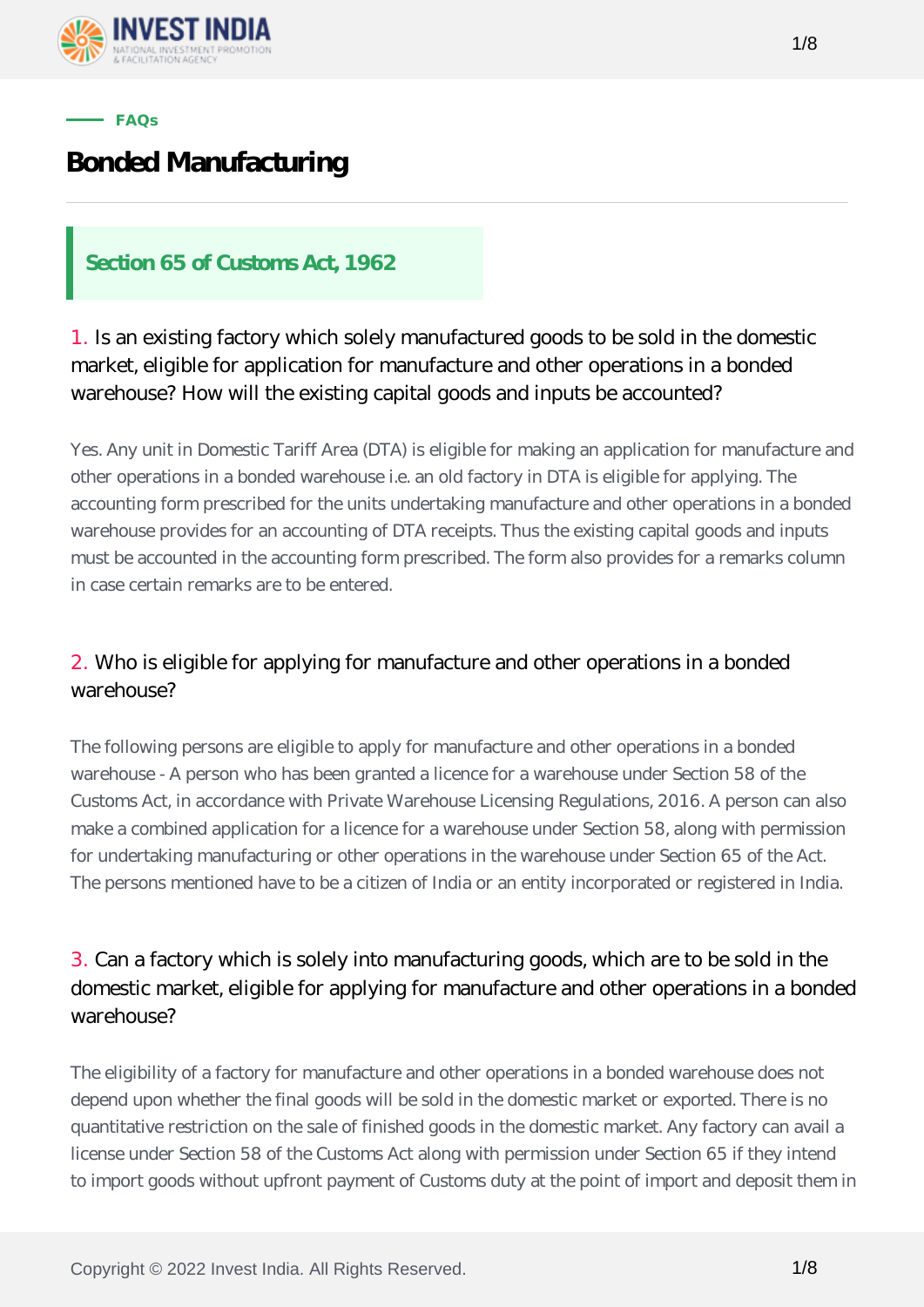

the warehouse, either as capital goods or as inputs for further processing.

#### 4. Is manufacture and other operations in a bonded warehouse allowed in Public Bonded Warehouse licensed under Section 57 of the Customs Act?

No. At present, manufacture and other operations in a bonded warehouse is allowed only in a Private Bonded Warehouse licensed under Section 58 of the Customs Act.

#### 5. Will a unit licensed under Section 65 and Section 58 of the Customs Act, 1962, be under the physical control of Customs?

No. There is no physical control of a unit licensed under Section 65 and Section 58 of the Customs Act, 1962, on a day to day basis. The unit will be subject to risk-based audits.

# 6. Can the license under Section 65 and Section 58 of the Customs Act, 1962, be obtained on bare land with identified boundaries or a built structure is imperative for obtaining the said license?

The regulations do not mandate that a fully enclosed structure is a prerequisite for grant of license. What is important is that the site or building is suitable for secure storage of goods and discharge of compliances, such as proper boundary walls, gate(s) with access control and personnel to safeguard the premises. Moreover, depending on the nature of goods used, the operations and the industry, some units may operate without fully closed structures. The Principal Commissioner/Commissioners of Customs will take into consideration the nature of premises, the facilities, equipment and personnel put in place for secure storage of goods, while considering grant of license.

#### 7. Do we need to renew license under Section 58 or permission under Section 65?

The license and permission granted is valid unless it is cancelled or surrendered, or the license issued under Section 58 is cancelled or surrendered. Thus no renewal of the license under Section 58 or permission under Section 65 is required.

#### 8. Can a unit undertaking manufacture and other operations in a bonded warehouse import capital goods without payment of duty? If yes, whether only BCD or both BCD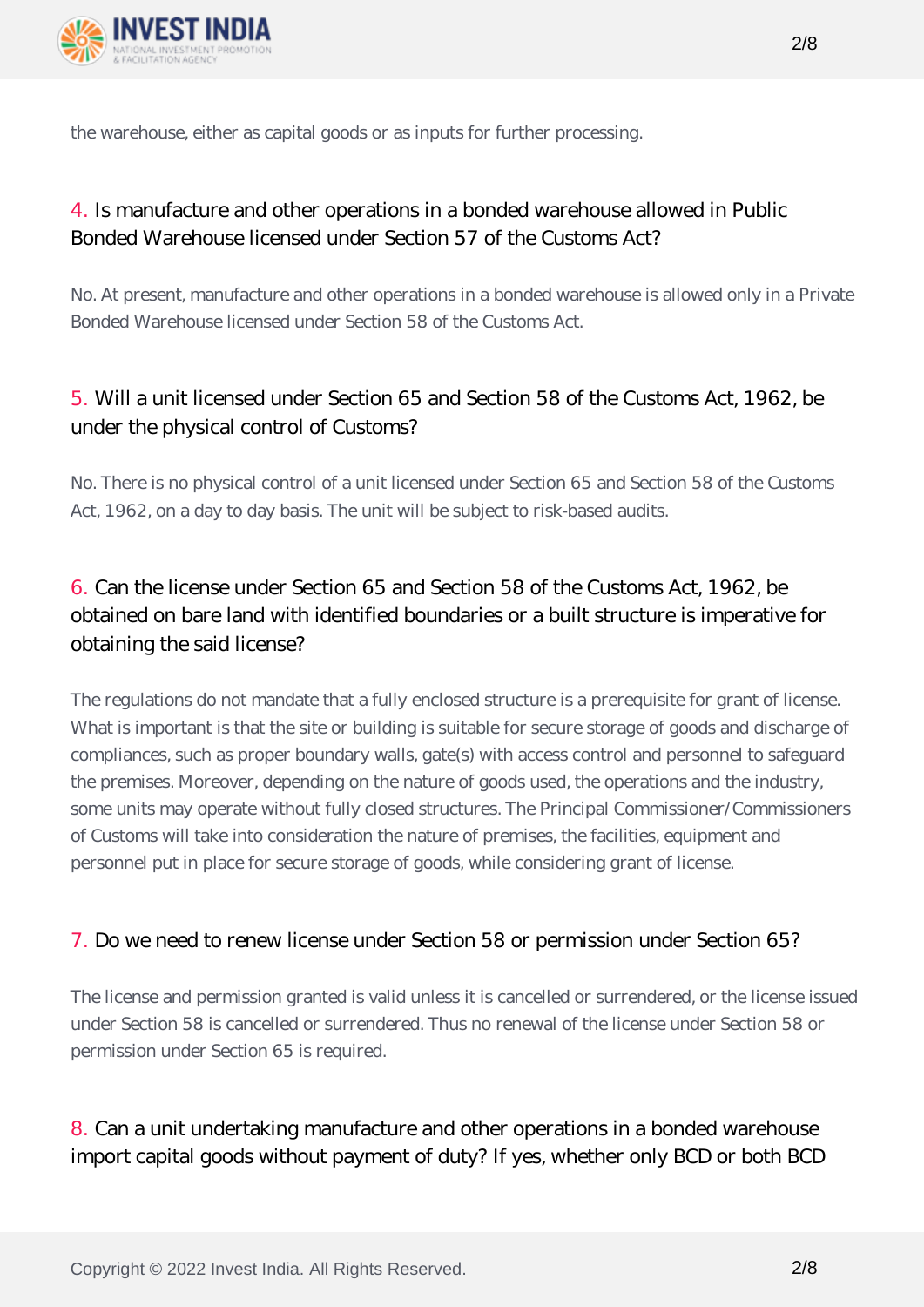

#### and IGST on imports is covered? For how long is duty deferment available? Is interest payable after some time?

A unit licensed under Sections 58 and 65 can import capital goods and warehouse them without payment of duty. Manufacture and other operations in a bonded warehouse is a duty deferment scheme. Thus both BCD and IGST on imports stand deferred. In the case of capital goods, the import duties (both BCD and IGST) stand deferred till they are cleared from the warehouse for home consumption or are exported. The capital goods can be cleared for home consumption as per Section 68 read with Section 61 of the Customs Act on payment of applicable duty without interest. The capital goods can also be exported after use, without payment of duty as per Section 69 of the Customs Act. The duty deferment is without any time limitation.

# 9. Would any customs duty be payable on the goods manufactured in the bonded premises using the imported capital goods (on which duty has been deferred) and sold into the domestic tariff area?

The payment of duty on the finished goods is clarified in Paras 8 and 9 of the Circular No. 34/2019. Duty on the capital goods would be payable if the capital goods itself are cleared into the domestic market (home consumption). Thus the duty on the capital goods does not get incorporated on the finished goods. Thus no extra duty on finished goods cleared into DTA is payable on account of imported capital goods (on which duty has been deferred). Refer to the Bonded Manufacturing microsite for more details.

# 10. Can a unit undertaking manufacture and other operations in a bonded warehouse import inputs without payment of duty? If yes, whether only BCD or both BCD and IGST on imports is covered? For how long is duty deferment available? Is interest payable after some time?

Manufacture and other operations in a bonded warehouse is a duty deferment scheme. Thus both BCD and IGST on imports stand deferred. In the case of goods other than capital goods, the import duties (both BCD and IGST) stand deferred till they are cleared from the warehouse for home consumption, and no interest is payable on duty. In case the finished goods are exported, the duty on the imported inputs (both BCD and IGST) stands remitted i.e. they will not be payable. The duty deferment is without any time limitation. Refer to the Bonded Manufacturing microsite for more details.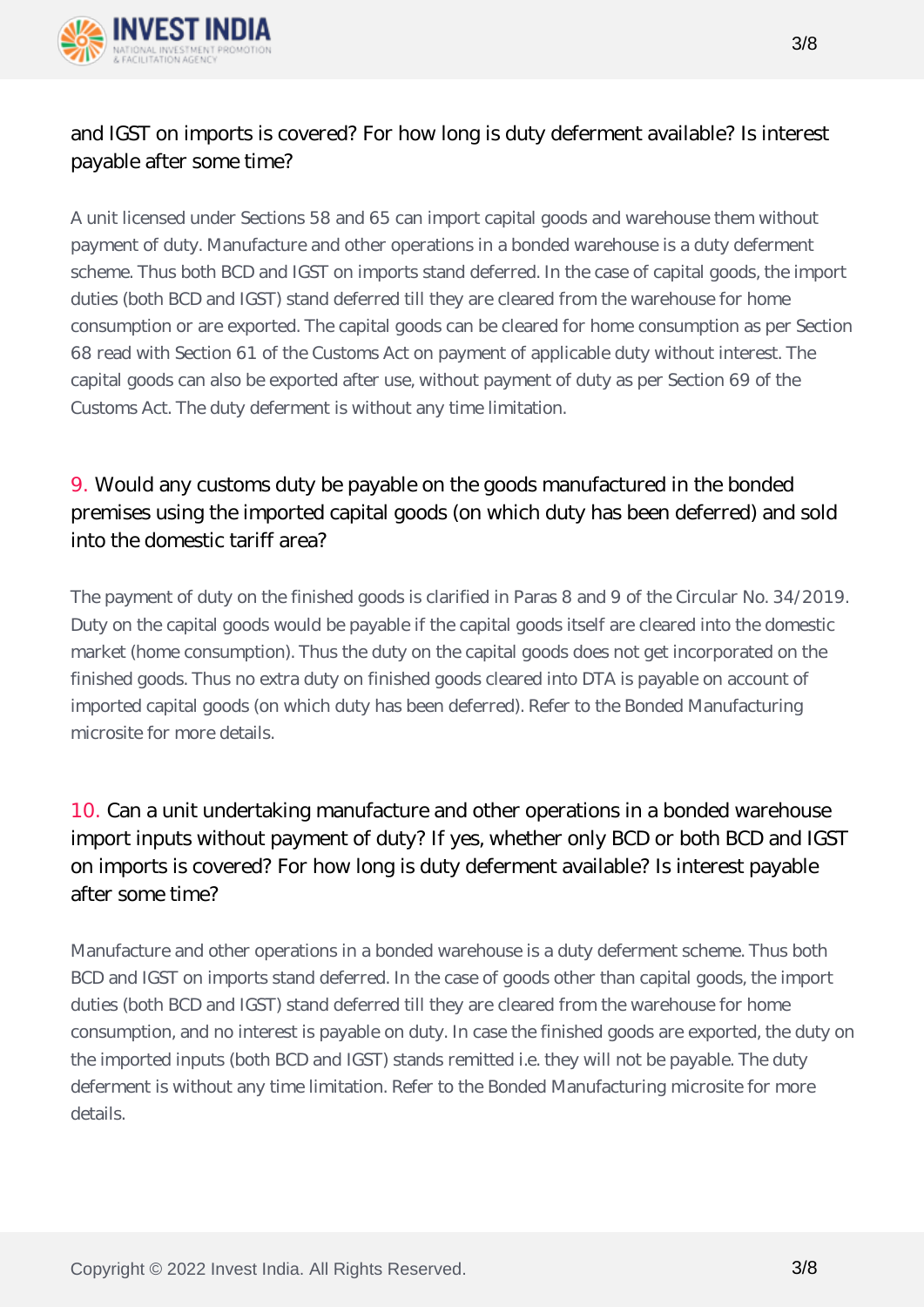

#### 11. Is the import of raw material without BCD and IGST allowed? Will there be any interest obligation if IGST is paid when finished goods are sold in domestic markets?

Inputs/raw materials can be imported and deposited in the licensed warehouse without payment of BCD and IGST. No interest liability arises when the duties are paid at the time of ex-bonding the resultant goods. The duties (without any interest) are to be paid only when the resultant goods are being cleared for home consumption. Refer to the Bonded Manufacturing microsite for more details.

# 12. Would it be mandatory to appoint a warehouse keeper in the factory licensed under Section 65 of the Customs Act? Would all goods cleared from the said factory be subject to inspection by the warehouse keeper/ Customs authorities?

A warehouse keeper has to be appointed, for a premise to be licensed as a private warehouse under Section 58 of the Customs Act. The warehouse keeper is expected to discharge duties and responsibilities, maintain accounts and also sign the documents, on behalf of the licensee. The warehouse keeper is expected to supervise and satisfy himself about the veracity of the declaration/accounts that he is signing. The inspection of goods by customs at the stage of exbonding would be done, only if there is indication of risks and not as a matter of routine practice. Approval of the bond officer is not required for clearance of the goods from the warehouse. Refer to the Bonded Manufacturing microsite for more details.

#### 13. How frequently is an audit of a unit operating under Section 65 of Customs Act, 1962 expected?

The audit of units operating under Section 65 would also be based on risk criteria. There is no prescribed frequency for such audit. Refer to the Bonded Manufacturing microsite for more details.

# 14. What is the customs document/ form for movement of imported goods on which duty has been deferred to/ from a unit undertaking manufacture and other operations in a bonded warehouse? Are such goods required to be under customs escort during their movement?

Following are the customs document for movement of imported goods on which duty has been deferred to/ from a unit undertaking manufacture and other operations in a bonded warehouse: Customs Station to Section 65 unit: Bill of entry for warehousing. It is clarified that no separate form is prescribed for movement from Customs station to Section 65 unit as the goods are already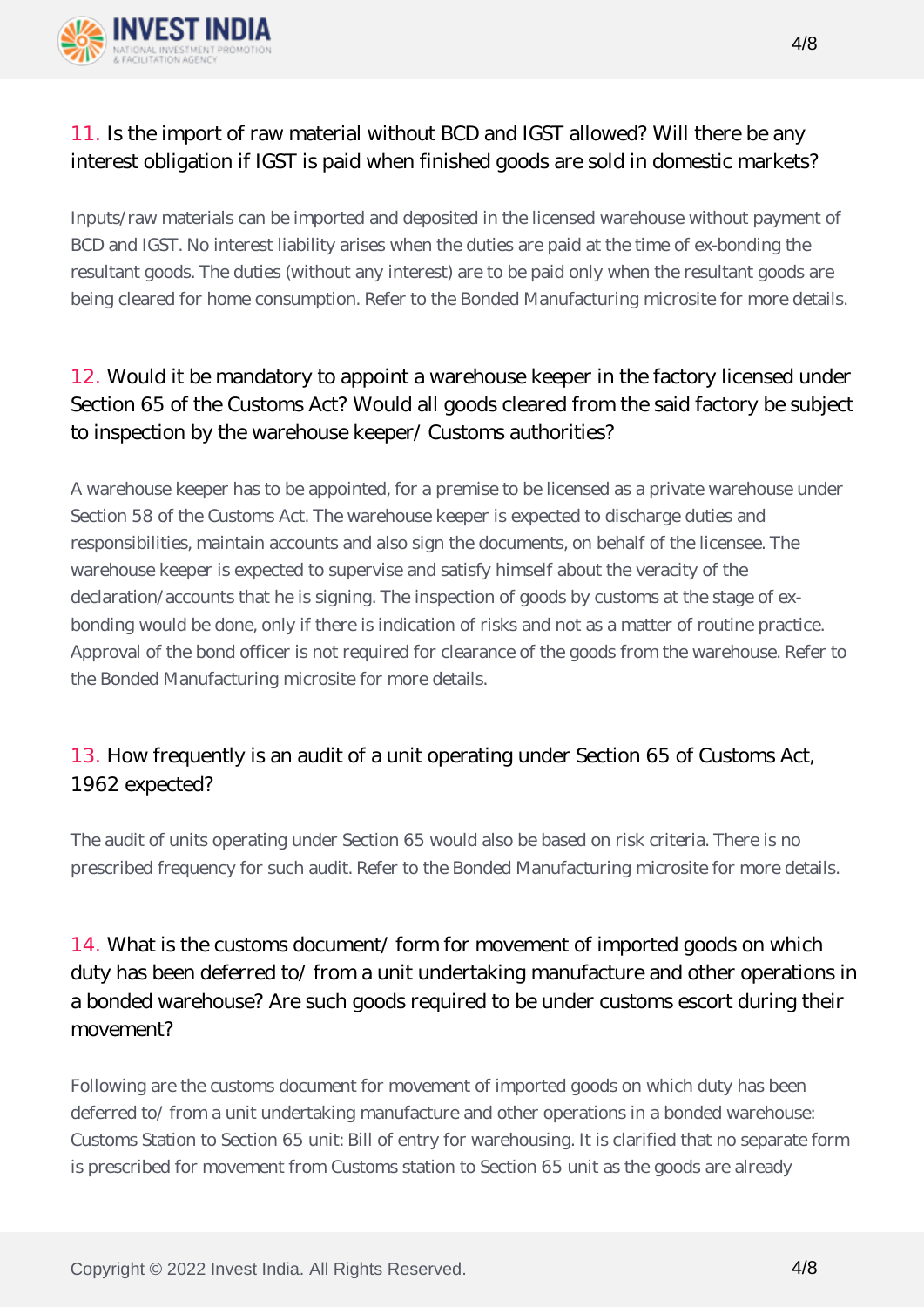

accompanied by the Bill of entry for warehousing. From another warehouse (non-Section 65) to a Section 65 Unit: Form for transfer of goods from a warehouse as prescribed under the Warehoused Goods (Removal) Regulations, 2016. This is because warehouse which is not a Section 65 unit has to follow the Warehoused Goods (Removal) Regulations, 2016. From Section 65 Unit to another warehouse (the other warehouse can be a Section 65 unit or a non-Section 65 warehouse): Form prescribed in Manufacture and Other Operations in Warehouse (no. 2) Regulations, 2019. The goods will not be under customs escort during movement. Refer to the Bonded Manufacturing microsite for more details.

#### 15. If the imported capital goods are cleared for home consumption after use, is depreciation available?

No. Depreciation is not available if imported capital goods (on which duty has been deferred) are cleared for home consumption after use in a Section 65 unit. Refer to the Bonded Manufacturing microsite for more details.

#### 16. If the imported capital goods are cleared for export after use, is depreciation available?

The imported capital goods (on which duty has been deferred) after use in a Section 65 unit can be exported without payment of duty as per Section 69 of the Customs Act. For the purposes of valuation of the export goods, the same will be as per the Section 14 of the Customs Act read with the Customs Valuation (Determination of Value of Export Goods) Rules 2007. Refer to the Bonded Manufacturing microsite for more details.

# 17. Can all export benefits under FTP and Customs (Import of Goods at Concessional Rate of Duty) Rules, 2017 (IGCR) be taken in Bonded warehouse simultaneously?

The eligibility to export benefits under FTP or IGCR would depend upon the respective scheme. If the scheme allows, unit operating under Section 65 has no impact on the eligibility. In other words, a unit operating under Section 65 can avail any other benefit, if the benefit scheme allows. Refer to the Bonded Manufacturing microsite for more details.

# 18. What will be the method of inventory control method in Section 65 units? Whether First in First Out (FIFO) method can be followed?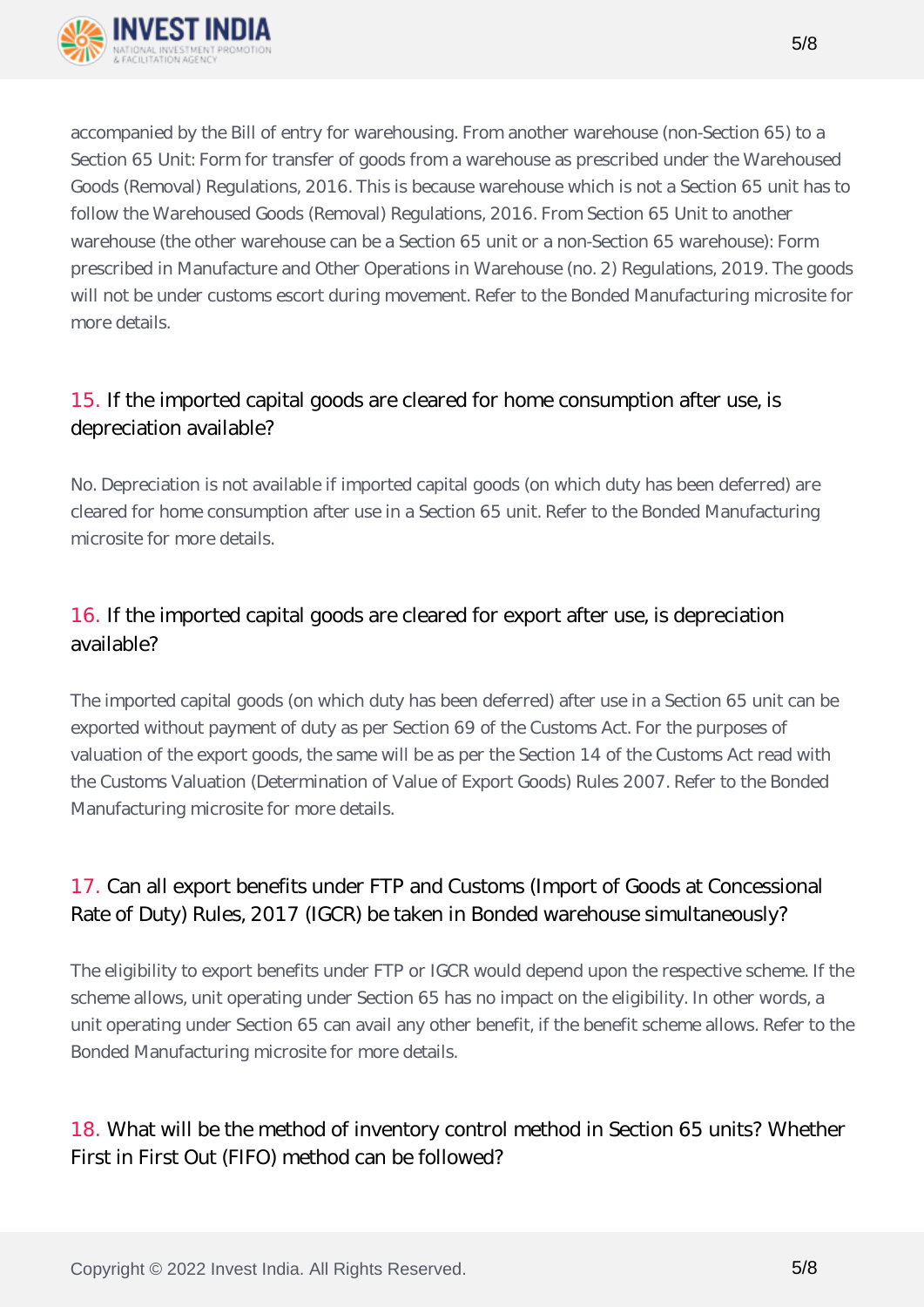

The Generally Accepted Accounting Principles will be followed for inventory control in a Section 65 unit. Thus FIFO method can be followed. Refer to the Bonded Manufacturing microsite for more details.

#### 19. What is the procedure and documentation requirements for re-entry of manufactured goods, returned by the customers for repair, in the premises?

Once the goods are cleared from the warehouse, they will no longer be treated as warehoused goods. Thus if the resultant goods cleared from the warehouse are returned by the customer for repair, they will be entered as DTA receipts (this is provided in the accounting form). After repair, when the same is cleared from the warehouse, the same will be entered in the prescribed accounting form. If the goods were exported and subsequently rejected or sent back for repair by the customer, then the goods upon re-import have to be entered as Imports receipts in the accounting form. The relevant customs notification for re-imports has to be followed while filing the Bill of Entry for re-import of the goods. Refer to the Bonded Manufacturing microsite for more details.

#### 20. What is the procedure for the surrender of licence for a Section 65 unit?

Since the unit operating under Section 65 is also licensed as a Private Bonded warehouse under Section 58 of the Customs Act, the procedure for surrender of licence will be as per the regulation 8 of the Private Warehouse Licensing Regulations, 2016. A licensee may therefore, surrender the licence granted to him by making a request in writing to the Principal Commissioner of Customs or Commissioner of Customs, as the case may be. On receipt of such request, the licence will be cancelled subject to payment of all dues and clearance of remaining goods in such warehouse. Refer to the Bonded Manufacturing microsite for more details.

#### 21. What will be the treatment of restricted items?

Please refer to CBIC instruction issued vide F.No. 450/147/2015-Cus.IV dated 26th February 2016 in the matter where it has been clarified that all regulatory checks shall be applied at the into bond stage for a bill of entry for warehousing. Thus all compliances are required before the goods can be utilized in a Section 65 warehouse.

#### 22. How is hazardous cargo to be treated?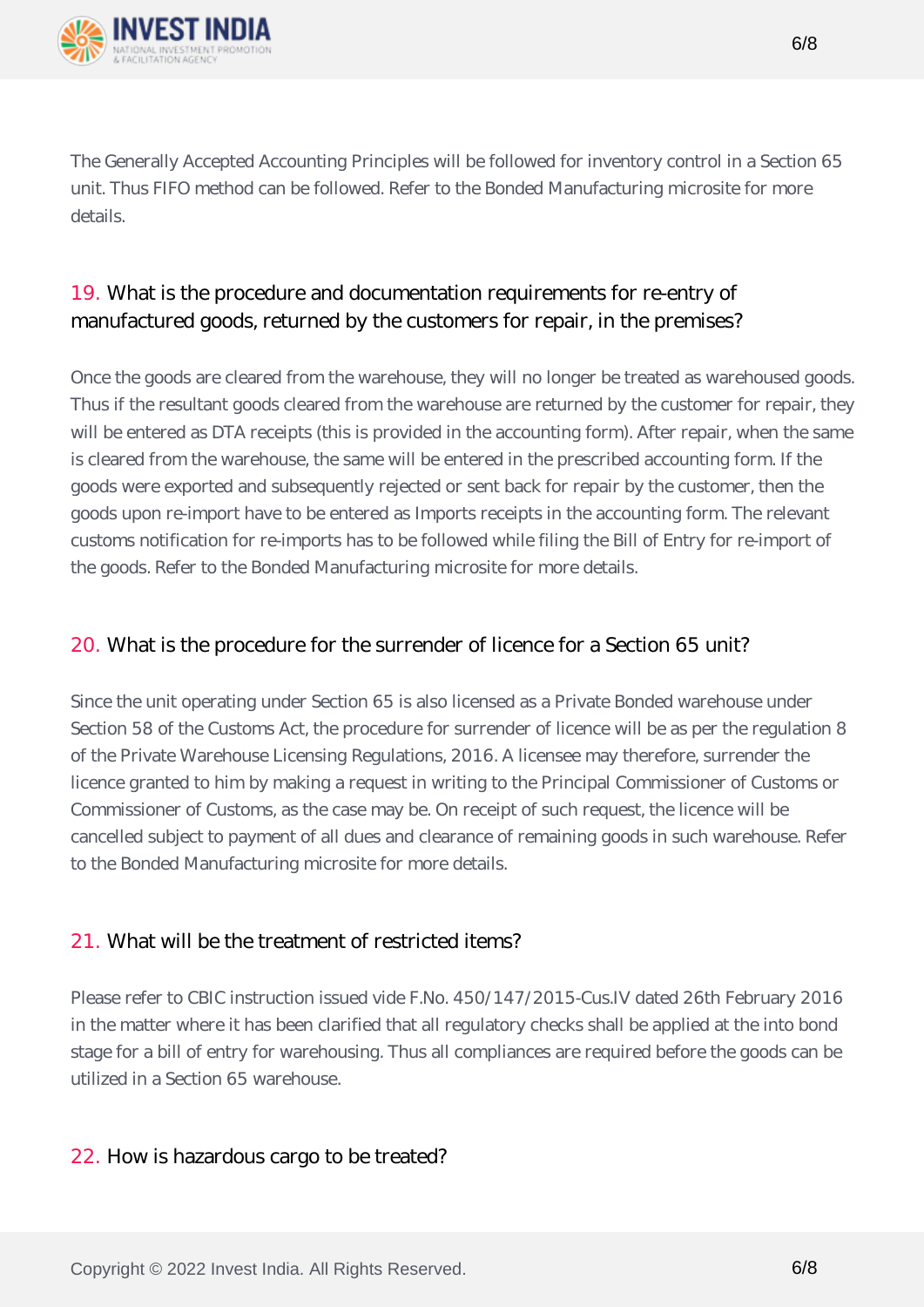

Hazardous cargo has to comply with all extant laws. Operating under Section 65 does not exempt units from compliance to any applicable laws.

#### 23. Can an existing Private warehouse licensee apply for Section 65 permission or do they have to file a new application?

Please refer to Para 4 of Circular No. 34/2019-Customs dated 1st October 2019 wherein it has been clarified that applicants can seek a license under section 58 and permission to operate under Section 65 synchronously, or request for permission under Section 65, if they already have a warehouse licensed under Section 58.

#### 24. At what stage is PGA clearance required for Bills of Entry relating to warehousing?

Please refer to CBIC instructions issued vide F.No. 450/147/2015-Cus.IV dated 26th February 2016 in the matter where it has been clarified that all regulatory checks shall be applied at the into bond stage for a bill of entry for warehousing.

# 25. Regulation 7 of MOOWR 2019 requires that a person who has been granted permission under regulation 5 shall appoint a warehouse keeper who has sufficient experience in warehousing operations and customs procedures to discharge functions on his behalf. Can a Customs broker be appointed as a warehouse keeper?

Yes, a person who has passed the examination referred to in regulation 6 or regulation 13 of the Customs Broker Regulations, 2018 may be appointed as a warehouse keeper. There is also no bar in appointing any person who has sufficient experience in warehousing operations and customs procedures.

# 26. What is the procedure for termination of operations in the bonded warehouse and surrender of premises license? Whether payment of duty is required on inventory lying in the premises, particularly, if such goods are proposed to be exported in the near future?

Since the unit operating under Section 65 is also licensed as a Private Bonded warehouse under Section 58 of the Customs Act, 1962, the procedure for surrender of licence will be as per the